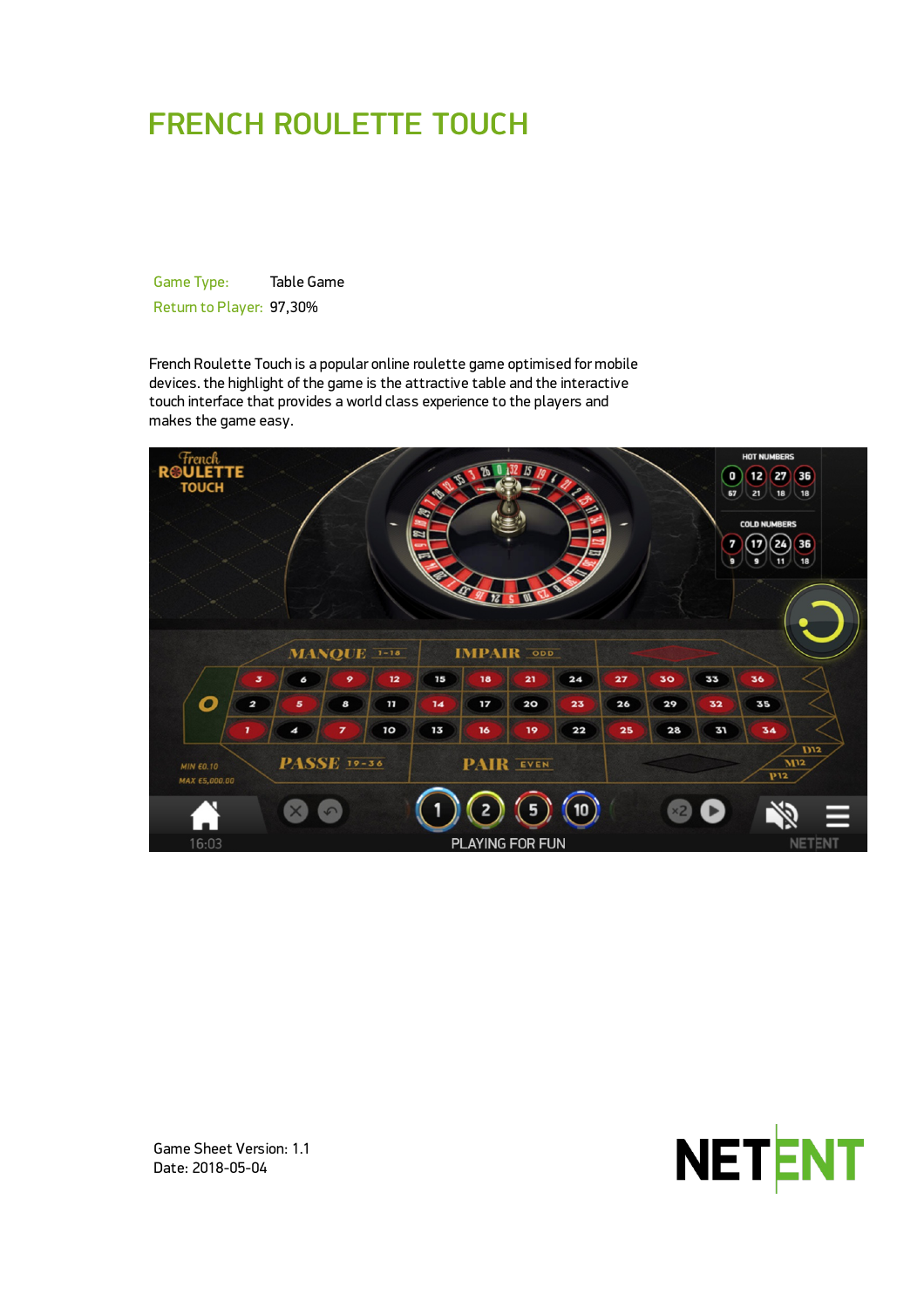## ABOUT FRENCH ROULETTE TOUCH

| <b>GENERAL INFORMATION</b>          |                                                                                                                                                                                                                                                                                                                                                                                                                                                                                                                               |  |
|-------------------------------------|-------------------------------------------------------------------------------------------------------------------------------------------------------------------------------------------------------------------------------------------------------------------------------------------------------------------------------------------------------------------------------------------------------------------------------------------------------------------------------------------------------------------------------|--|
| Game Type                           | <b>Table Game</b>                                                                                                                                                                                                                                                                                                                                                                                                                                                                                                             |  |
| Chip Values $(\epsilon)$            | Default values: 0.1, 0.5, 1, 2, 5, 10, 25, 50, 100, 500, 1000                                                                                                                                                                                                                                                                                                                                                                                                                                                                 |  |
| Min / Max Bet $(\epsilon)$          | Default: 0.1 / 5 000                                                                                                                                                                                                                                                                                                                                                                                                                                                                                                          |  |
| <b>GAME FEATURES</b>                |                                                                                                                                                                                                                                                                                                                                                                                                                                                                                                                               |  |
|                                     | • Hot and Cold numbers<br>• Dynamic billboard<br>• Autoplay                                                                                                                                                                                                                                                                                                                                                                                                                                                                   |  |
| <b>PAYOUT</b>                       |                                                                                                                                                                                                                                                                                                                                                                                                                                                                                                                               |  |
| Return to Player                    | 97,30%                                                                                                                                                                                                                                                                                                                                                                                                                                                                                                                        |  |
| Maximum Win $(E)$                   | Default: 46200.0                                                                                                                                                                                                                                                                                                                                                                                                                                                                                                              |  |
| <b>RESPONSIBLE GAMING</b>           |                                                                                                                                                                                                                                                                                                                                                                                                                                                                                                                               |  |
| <b>Player Limits</b>                | $\bullet$ Player and casino operator can set the following play limits: Bet $\otimes$<br>loss per session, day, week or month. Block all play for a specified period<br>of time. Restrict session play length in minutes.<br>. Playing for real is restricted by player account funds (i.e. cannot play for<br>credit).<br>• (Italy jurisdiction only) Player can initially have a maximum of 1.000 $\epsilon$ in<br>the wallet. Since each game is a user session, the player's wallet may<br>exceed this limit during play. |  |
| Other                               | • Play for Fun<br>• Variable bet levels<br>$\bullet$ G4 mode                                                                                                                                                                                                                                                                                                                                                                                                                                                                  |  |
| <b>TECHNICAL INFORMATION</b>        |                                                                                                                                                                                                                                                                                                                                                                                                                                                                                                                               |  |
| Game ID                             | frenchroulette3_mobile_html (basic wallet)<br>frenchroulette3_mobile_html_sw (seamless wallet)                                                                                                                                                                                                                                                                                                                                                                                                                                |  |
| <b>Compatible Operating Systems</b> | iOS<br>Android<br>Windows                                                                                                                                                                                                                                                                                                                                                                                                                                                                                                     |  |
| <b>Display Resolution</b>           | 960 x 600                                                                                                                                                                                                                                                                                                                                                                                                                                                                                                                     |  |
| <b>Aspect Ratio</b>                 | 16:10                                                                                                                                                                                                                                                                                                                                                                                                                                                                                                                         |  |
| Technology                          | HTML5                                                                                                                                                                                                                                                                                                                                                                                                                                                                                                                         |  |
| Deployment                          | Refer to CasinoModule Help for information about launching<br>CasinoModule games.                                                                                                                                                                                                                                                                                                                                                                                                                                             |  |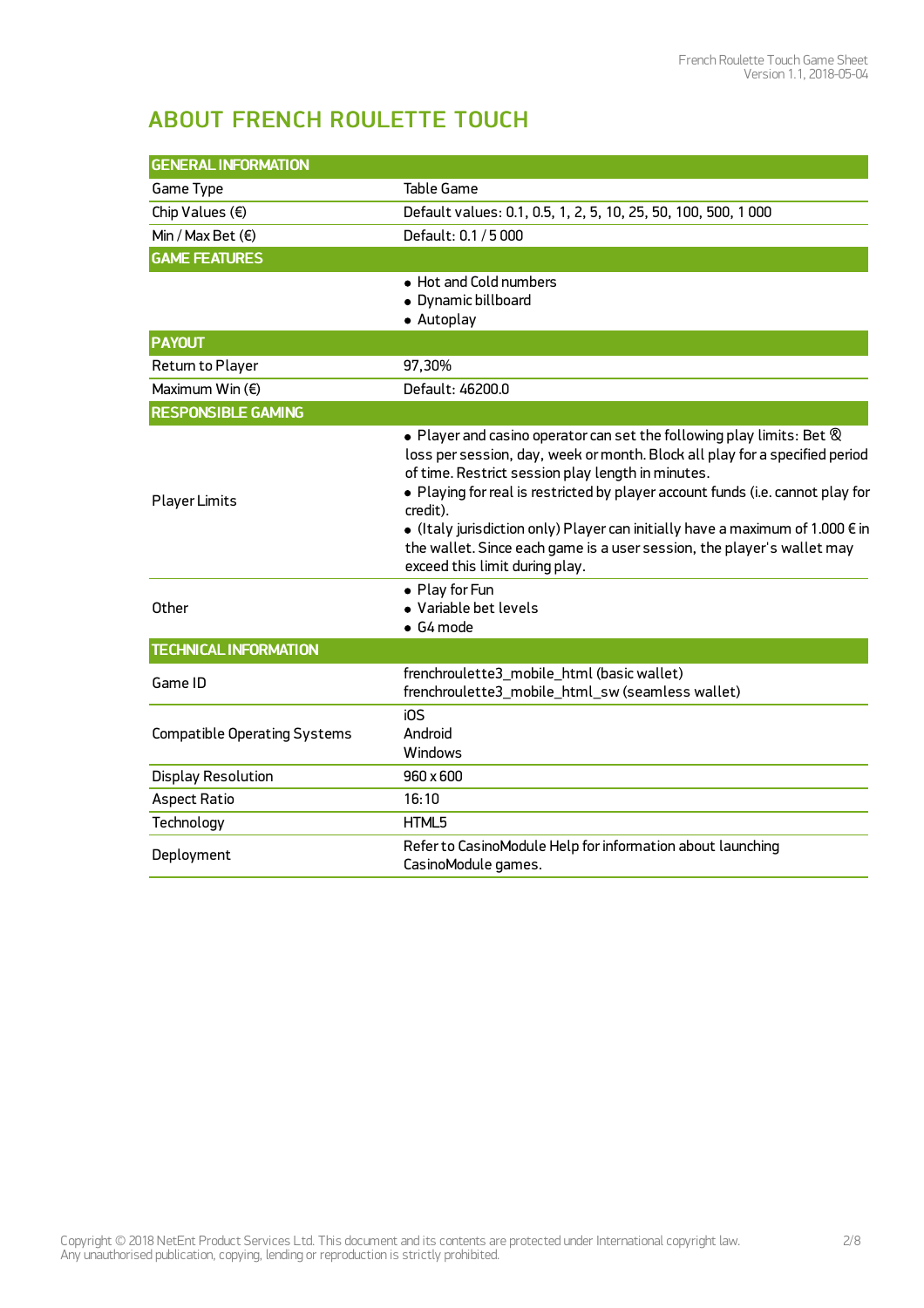## GAME DESIGN



Game table



Placing bets

| <b>PLAY SETTINGS</b>  |                  |
|-----------------------|------------------|
| Autoplay              | 1000             |
| Stop autoplay:        |                  |
| If cash decreases by  | <b>Add Value</b> |
| If single win exceeds | <b>Add Value</b> |
| If cash increases by  | Add Value        |
| ©۲<br>∎ি<br>≔ਨੋ       |                  |

Advanced Autoplay Settings

![](_page_2_Figure_8.jpeg)

Billboard

|                        |    | <b>PLAY SETTINGS</b> |      |  |
|------------------------|----|----------------------|------|--|
| Autoplay               |    | $\bf{0}$             | 1000 |  |
| Reuse same bet         |    |                      |      |  |
| <b>Auto Adjust Bet</b> |    |                      |      |  |
|                        | r۱ |                      |      |  |

## **Game Theme and Graphics**

French Roulette Touch offers the standard branding options available in other popular NetEnt table games. The game provides standard roulette inside bets and outside bets. The game also features a billboard that displays game round results and hot and cold numbers.

### Placing Bets

Players can choose from inside bets, outside bets, or place bets that is a combinations of these. Inside and outside bets are made by placing chips directly on the roulette table.

A player can place bets by selecting a chip and tapping on the betting area on the table.

## Advanced Autoplay Settings

The advanced Autoplay mode gives players the option to select the number of game spins to play as well as specific conditions when Autoplay should be stopped. The following advanced settings are available for the players:

- If single win exceeds: Stops Autoplay when the amount a player wins exceeds or equals the amount specified.
- If cash increases by: Stops Autoplay if cash increases by the amount a player specifies.
- **If cash decreases by:** Stops Autoplay if cash decreases by the amount a player specifies.

### **Billboard**

The game features a billboard on the top-right of the table that displays the game round results and hot and cold numbers. First row displays the four most drawn (hot) and least drawn (cold) numbers in the last 500 spins. The second row displays how many times hot and cold numbers were drawn in the last 500 spins.

### Reuse Same Bet

A player can choose to automatically place bets from previous rounds in the subsequent rounds by turning on the Reuse Same Bet feature from the Play Settings menu.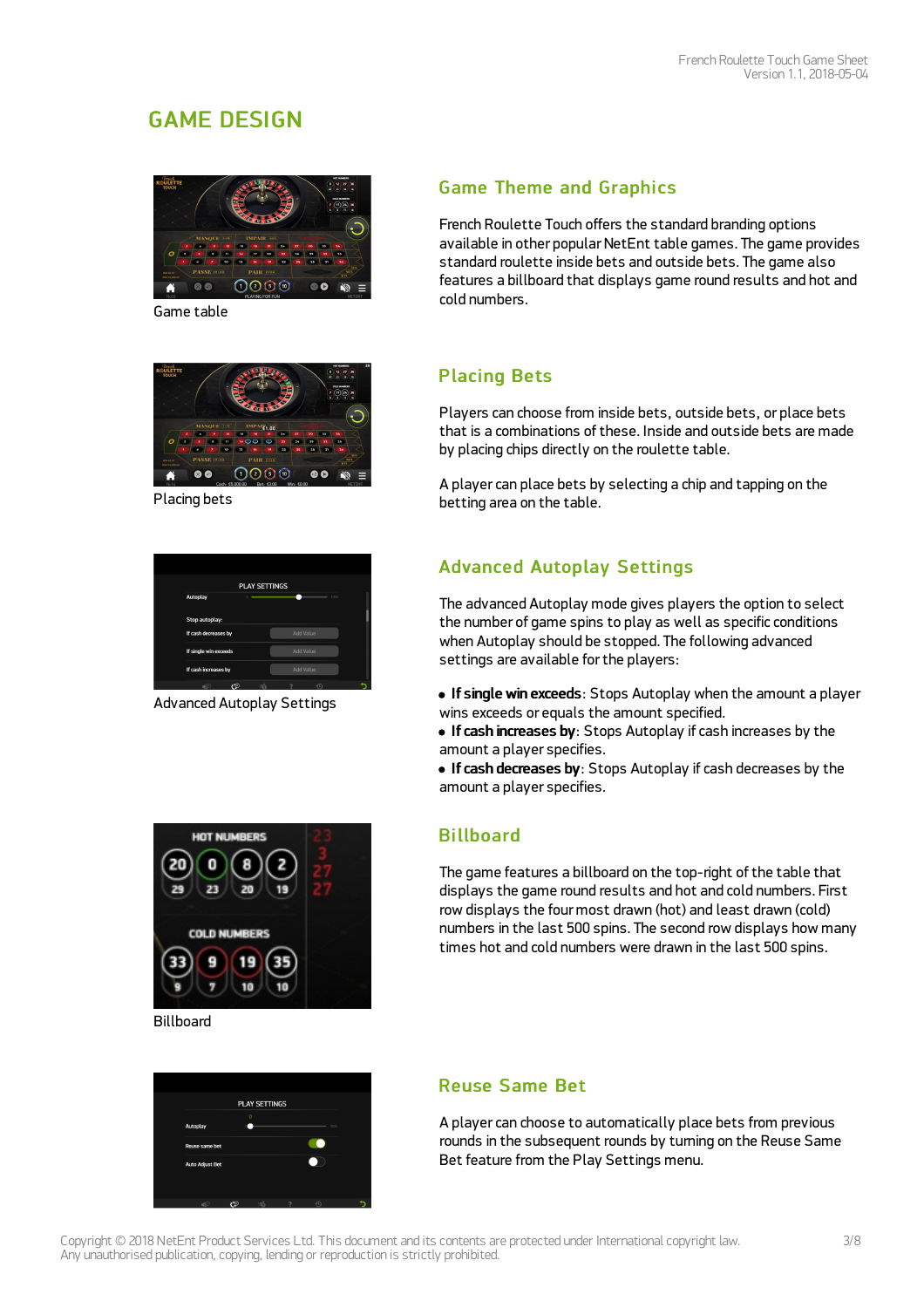#### Auto Adjust Bet

This feature automatically adjusts the bet to the highest possible amount, if a bet exceeds the bet limit ortable limit. If the bet consists of several bet positions, it will be scaled down proportionally overthe included bet positions. If the scaled down bet is too small to cover all desired bet positions, chips will be placed on as many of these positions as possible.

If all desired bet positions cannot be covered, the game will randomly choose which positions should receive the chips. Auto Adjust Bet can be activated from the Play Settings menu.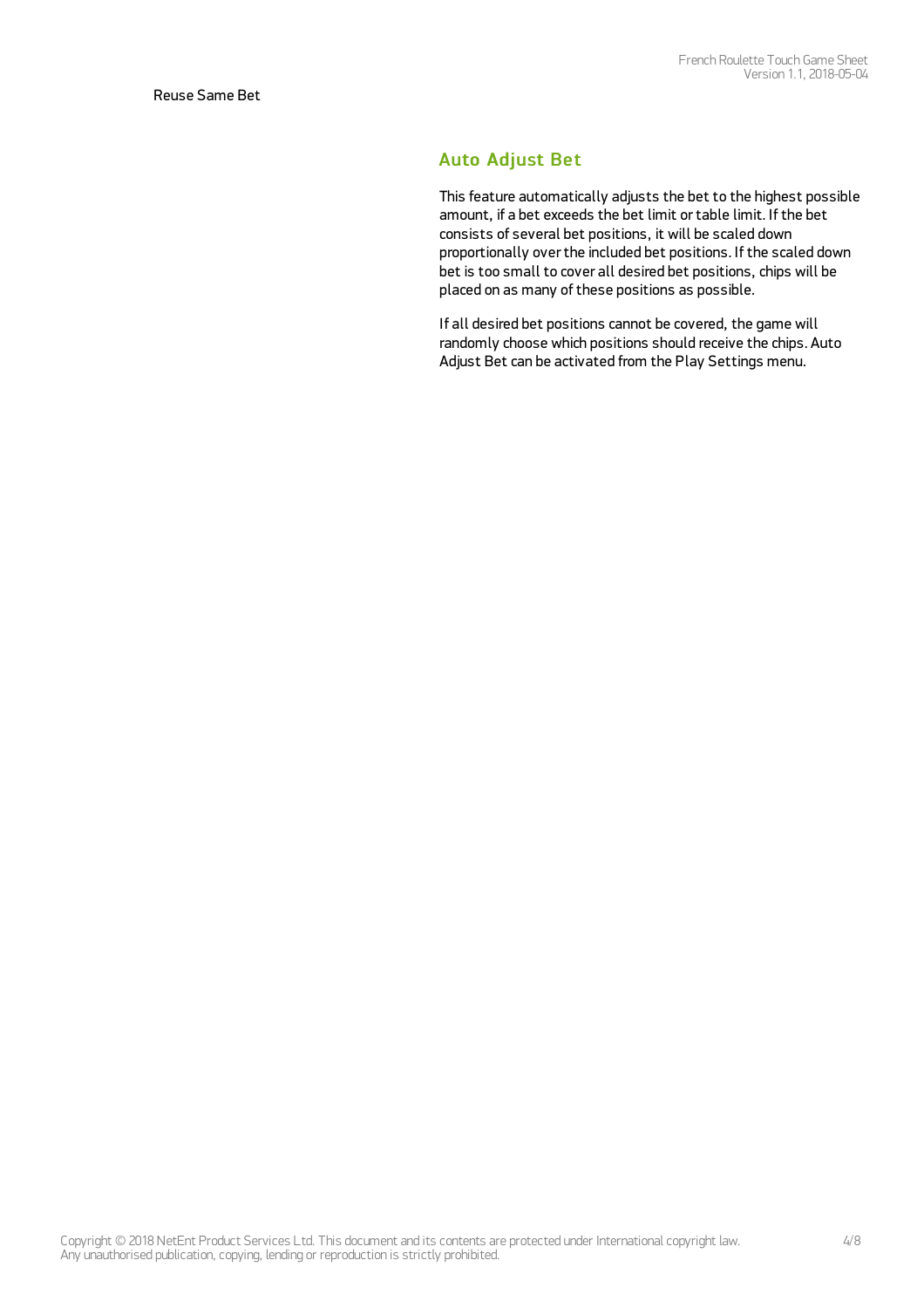## PAYOUT

## Payout Summary

**GAME RETURN TO PLAYER (RTP)** 

97,30%

#### MAXIMUM WIN(€)

Default: 46200.0

### **Pay table**

|                            | <b>PAYTABLE</b> |                |
|----------------------------|-----------------|----------------|
| <b>Bet</b>                 | <b>Pays</b>     | <b>Max Bet</b> |
| Straight                   | 35:1            | €100.00        |
| <b>Split</b>               | 17:1            | €200.00        |
| <b>Three Line (Street)</b> | 11:1            | €300.00        |
| Corner                     | 8:1             | €400.00        |
| <b>Six Line</b>            | 5:1             | €600.00        |
| Column                     | 2:1             | €1,200.00      |
| <b>Dozen</b>               | 2:1             | €1,200.00      |

Paytable Page 1

|                            | <b>PAYTABLE</b> |           |
|----------------------------|-----------------|-----------|
| <b>Split</b>               | 17:1            | €200.00   |
| <b>Three Line (Street)</b> | 11:1            | €300.00   |
| Corner                     | 8:1             | €400.00   |
| <b>Six Line</b>            | 5:1             | €600.00   |
| Column                     | 2:1             | €1,200.00 |
| <b>Dozen</b>               | 2:1             | €1,200.00 |
| <b>Red/Black</b>           | 1:1             | €2,000.00 |
| Even/Odd                   | 1:1             | €2,000.00 |
| $1-18/19-36$               | 1:1             | €2,000.00 |

Paytable Page 2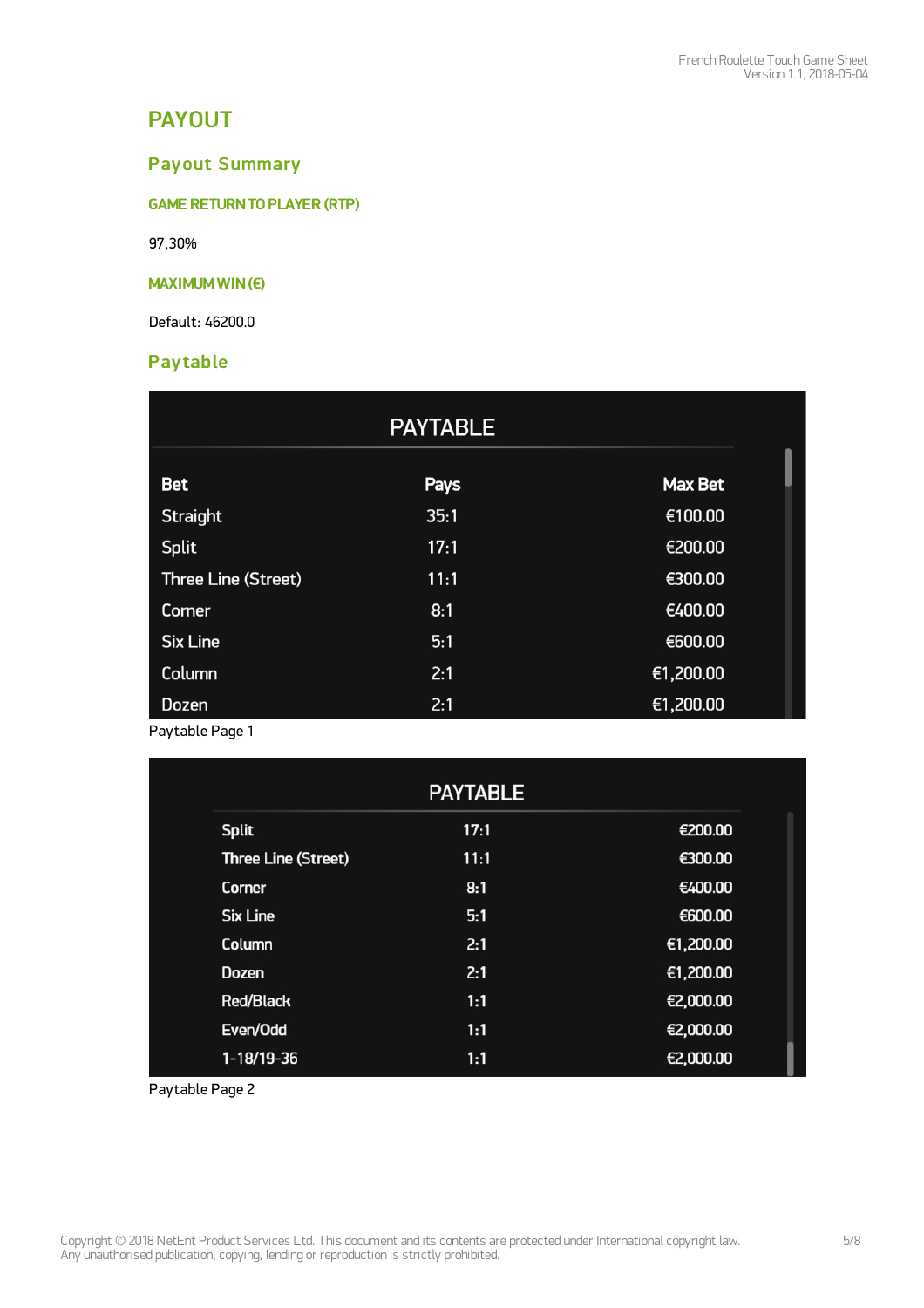## ADDITIONAL INFORMATION

#### Randomisation

#### Random Number Generator (RNG)

The algorithm used for random number generation (RNG) is Fortuna, a cryptographically secure pseudorandom number generator (PRNG) devised by Bruce Schneier and Niels Ferguson. For more information, see the document Random Number Generation.

The Random Number Generator and its implementation has been tested and approved/certified for randomness according to prevailing industry standards by an accredited, independent, 3rd party test facility.

#### Malfunction Management

If a player attempts to access a game using an invalidated session, (for example, due to inactivity or system restart) an error message is displayed in the game. The player can then log on again and resume game play. The game state is always stored so the player can resume game play exactly where he or she left off.

In case of an HTTP error, network timeout or server error a "technical error" message will be displayed to the player and the game will stay in an "unavailable" state until the player reloads the game at a time when the game becomes available.

![](_page_5_Figure_9.jpeg)

If a session times out, a "session timeout" message will be displayed to the player and the game will stay in an "unavailable" state until the player reloads the game.

![](_page_5_Picture_11.jpeg)

In case of an "out of money" event, an "out of money" message will be displayed to the player and the game will stay in an "unavailable" state until the player reloads the game.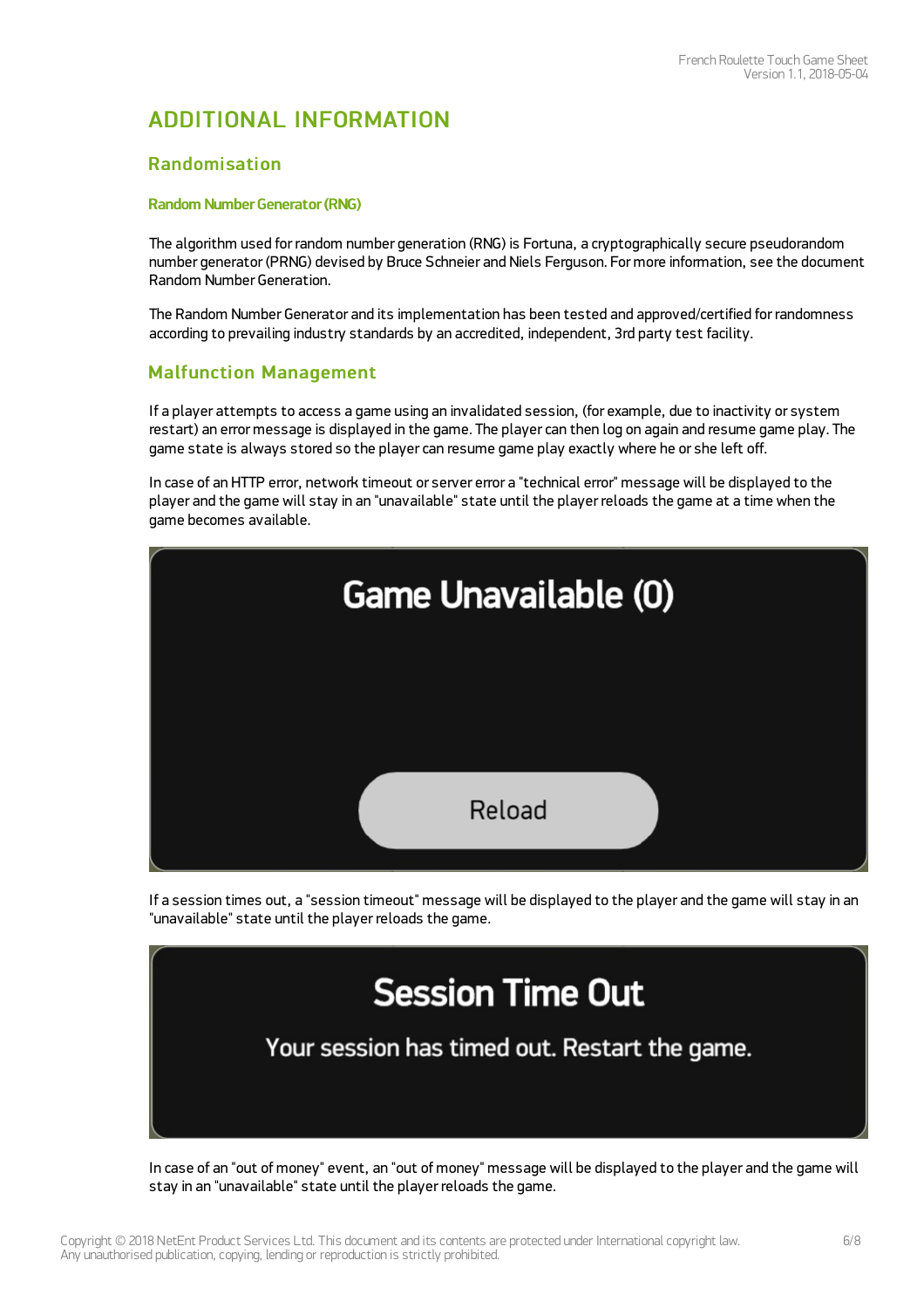![](_page_6_Picture_1.jpeg)

(Italy jurisdiction only) Further information on management of malfunctions is also described in section 3.2.1 of the Gaming Platform (Progetto Della Piattaforma Di Gioco) document. This document provides details on how a player is informed of balance return payments and the technical process.

Information regarding session timeouts and malfunctions is provided to the player via the game rules. Specifically, the player is informed that "In the event of malfunction of the gaming hardware/software, all affected game bets and payouts are rendered void and all affected bets refunded."

#### Information to the Player

Players receive a response required message every hour of continuous play: They cannot continue playing unless they respond to the message which provides them with details about the amount bet and won so far during game play.

Players also have access to their game session history and game rules from within the game at all times.

#### Game Simulation

A demo version of the game is available at <http://www.netent.com/games/>